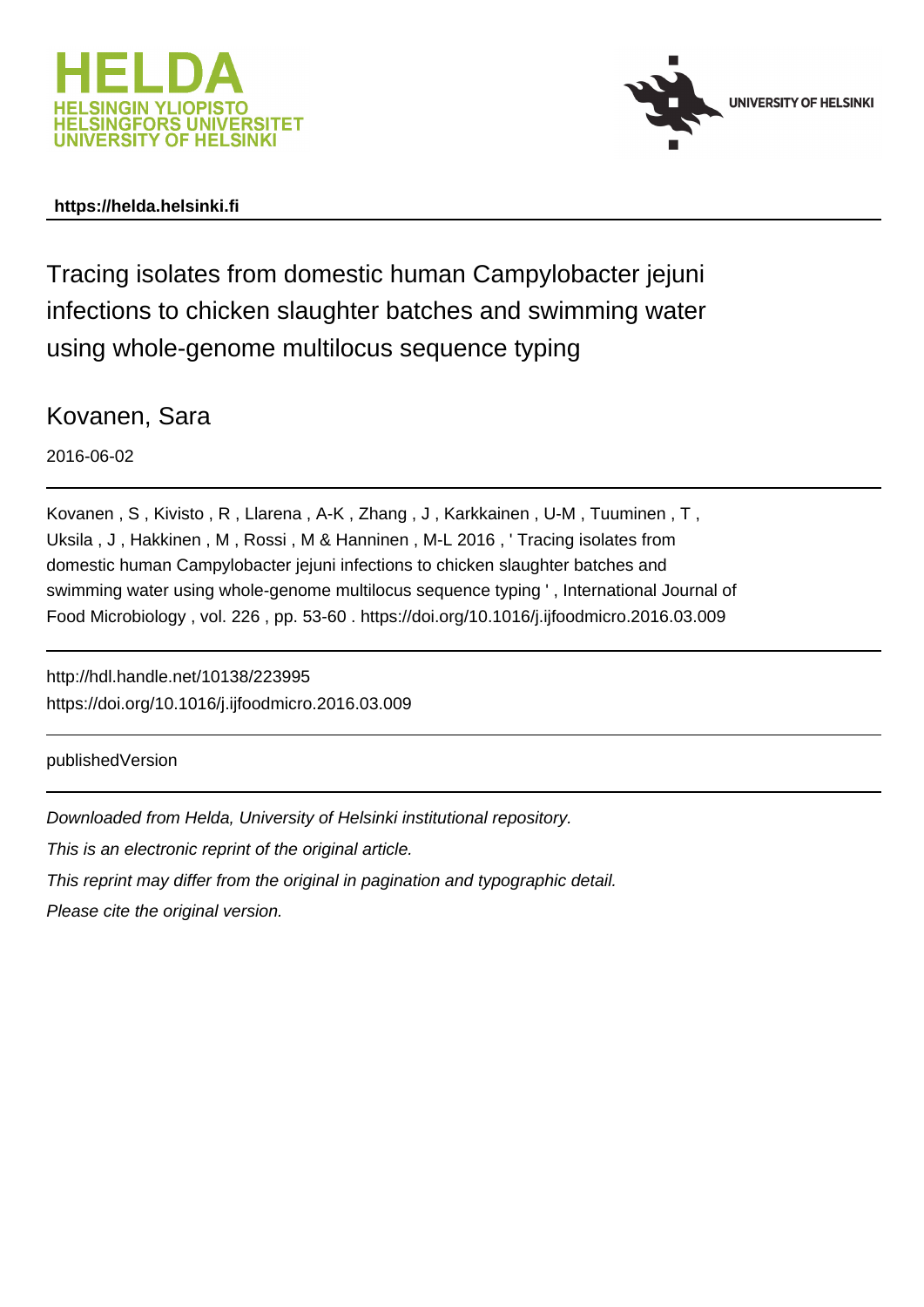Contents lists available at [ScienceDirect](http://www.sciencedirect.com/science/journal/01681605)



# International Journal of Food Microbiology



journal homepage: <www.elsevier.com/locate/ijfoodmicro>

# Tracing isolates from domestic human Campylobacter jejuni infections to chicken slaughter batches and swimming water using whole-genome multilocus sequence typing



Sara Kovanen <sup>a</sup>, Rauni Kivistö <sup>a</sup>, Ann-Katrin Llarena <sup>a</sup>, Ji Zhang <sup>a</sup>, Ulla-Maija Kärkkäinen <sup>b</sup>, Tamara Tuuminen <sup>c</sup>, Jaakko Uksila <sup>d</sup>, Marjaana Hakkinen <sup>e</sup>, Mirko Rossi <sup>a</sup>, Marja-Liisa Hänninen <sup>a,</sup>\*

<sup>a</sup> Department of Food Hygiene and Environmental Health, University of Helsinki, Helsinki, Finland

<sup>b</sup> Eastern Finland Laboratory Centre Joint Authority Enterprise (ISLAB), Kuopio District Laboratory, Finland

<sup>c</sup> Eastern Finland Laboratory Centre Joint Authority Enterprise (ISLAB), Mikkeli District Laboratory and University of Helsinki, Department of Bacteriology and Immunology, Helsinki, Finland

<sup>d</sup> Keslab Laboratory, Department of Clinical Microbiology, Central Finland Health Care District, Jyväskylä, Finland and Fimlab Laboratories, Ltd., Jyväskylä, Finland

## article info abstract

Article history: Received 30 June 2015 Received in revised form 23 November 2015 Accepted 12 March 2016 Available online 20 March 2016

Keywords: Domestically acquired campylobacteriosis Summer peak Chicken Surface water Source

Campylobacter jejuni is the leading cause of bacterial gastroenteritis and chicken is considered a major reservoir and source of human campylobacteriosis. In this study, we investigated temporally related Finnish human ( $n =$ 95), chicken (n = 83) and swimming water (n = 20) C. jejuni isolates collected during the seasonal peak in 2012 using multilocus sequence typing (MLST) and whole-genome MLST (wgMLST). Our objective was to trace domestic human C. jejuni infections to C. jejuni isolates from chicken slaughter batches and swimming water. At MLST level, 79% of the sequence types (STs) of the human isolates overlapped with chicken STs suggesting chicken as an important reservoir. Four STs, the ST-45, ST-230, ST-267 and ST-677, covered 75% of the human and 64% of the chicken isolates. In addition, 50% of the swimming water isolates comprised ST-45, ST-230 and ST-677. Further wgMLST analysis of the isolates within STs, accounting their temporal relationship, revealed that 22 of the human isolates (24%) were traceable back to C. jejuni positive chicken slaughter batches. None of the human isolates were traced back to swimming water, which was rather sporadically sampled. The highly discriminatory wgMLST, together with the patient background information and temporal relationship data with possible sources, offers a new, accurate approach to trace back the origin of domestic campylobacteriosis. Our results suggest that potentially a substantial proportion of campylobacteriosis cases during the seasonal peak most probably are due to other sources than chicken meat consumption. These findings warrant further wgMLST-based studies to reassess the role of other reservoirs in the Campylobacter epidemiology both in Finland and elsewhere.

© 2016 Elsevier B.V. All rights reserved.

## 1. Introduction

Campylobacteriosis is the most commonly reported cause of bacterial gastroenteritis in the European Union (EU), with 214,779 reported infections in 2013 (EFSA, 2014). In Finland, more than 4251 human Campylobacter infections were registered in 2012 (incidence rate 78.7/ 100 000) and in 2014 the number of cases increased to 4887 (incidence rate 90.1/100 000), and approximately 95% are caused by C. jejuni [\(www.thl.](http://www.thl.fi)fi). Approximately half of these infections are associated with foreign travel, but in summer, domestically acquired infections increase during the seasonal peak from July to September (Vierikko et al., 2004). Furthermore, most cases are defined as sporadic, which complicates tracing the source of infection [\(www.thl.](http://www.thl.fi)fi). Several studies have identified handling of raw or eating improperly cooked poultry meat as major risk factors for acquiring Campylobacter infection (Levesque et al., 2013; Mughini Gras et al., 2012; Strachan et al., 2013). Other potential sources are the consumption of contaminated beef or unpasteurized milk, drinking water from private wells, and swimming in natural waters, which a previous Finnish case–control study also identified as risk factors (Schönberg-Norio et al., 2004). Furthermore, surface waters have been shown to contain Campylobacter spp. (Hörman et al., 2004) and recreational swimming activities are common in Finland, especially in summer.

C. jejuni is a commensal of the gastrointestinal tract of most warmblooded animals and birds including chicken ([http://www.who.int/](http://www.who.int/mediacentre/factsheets/fs255/en/) [mediacentre/factsheets/fs255/en/\)](http://www.who.int/mediacentre/factsheets/fs255/en/). Due to EU-legislation, the occurrence of Campylobacter in broiler production has been monitored since 2007 [\(http://www.efsa.europa.eu/en/topics/topic/campylobacter.htm](http://www.efsa.europa.eu/en/topics/topic/campylobacter.htm)), revealing a high level of Campylobacter–positive slaughter batches as well as retail meat in several countries. However, the prevalence has remained low in Finland, (EFSA, 2014). Approximately 100 million kg

<sup>e</sup> Food and Feed Microbiology Research Unit, Research and Laboratory Department, Finnish Food Safety Authority, Evira, Finland

Corresponding author at: P.O. Box 66, FI-00014, University of Helsinki, Finland. E-mail address: [marja-liisa.hanninen@helsinki.](mailto:marja-liisa.hanninen@helsinki.fi)fi (M.-L. Hänninen).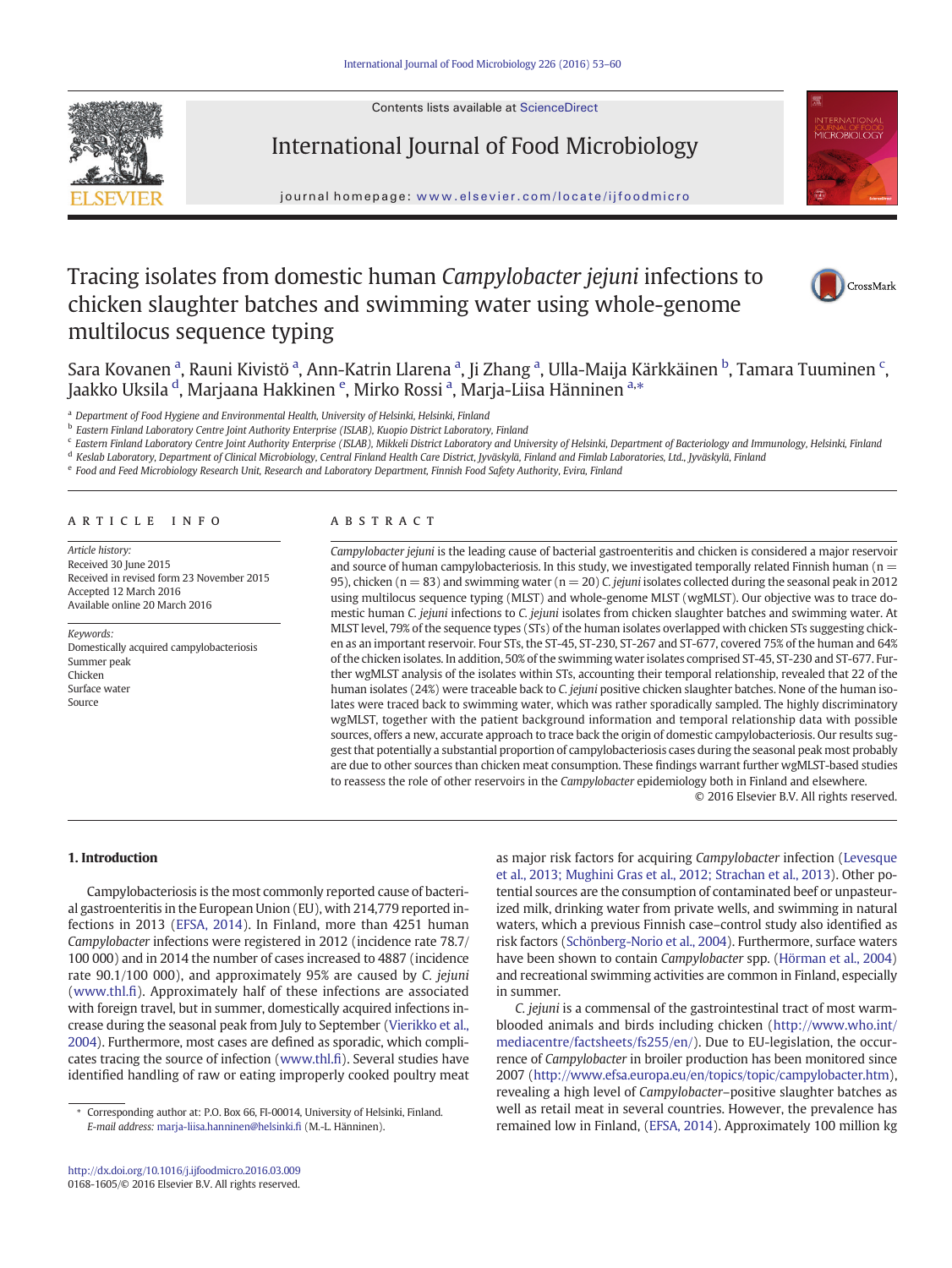of broiler meat is consumed annually in Finland and in 2012, of which the majority originates from domestic production. However, imported chicken meat (90% from Thailand and Brazil), approximately 1 to 3 million kg, is used in meat processing industry and is therefore not sold as raw meat products at retail [\(www.mmm.](http://www.mmm.fi)fi). Thus only domestically produced chicken meat contaminated with C. jejuni is reasonable to consider as a relevant source to Finnish consumers.

Multilocus sequence typing (MLST) has proved to be an essential tool in studies of the molecular epidemiology and population genetics of C. jejuni (Cody et al., 2013; de Haan et al., 2013; Sheppard et al., 2009). Our previous MLST studies have revealed that the most frequent sequence types (STs) among Finnish C. jejuni isolates, detected in human patients and broiler batches, are ST-45 and ST-230 (ST-45 clonal complex, [CC]), ST-50 (ST-21 CC), ST-267 (ST-283 CC) and ST-677 (ST-677 CC) (de Haan et al., 2014; Kovanen et al., 2014; Llarena et al., 2015). Whole-genome sequencing (WGS) and the use of comparative genomics tools such as whole-genome MLST (wgMLST) have become increasingly affordable, providing information from bacterial genomes with a much higher resolution than MLST (Bessell et al., 2012; Cody et al., 2013; Kovanen et al., 2014; Sheppard et al., 2012; Zhang et al., 2015). In combination with other epidemiological data, wgMLST enables the recognition of related isolates, providing more accurate information of the potential sources of infection.

Although several studies have compared C. jejuni isolates from the chickens and human patients, the data on temporal relationships between human patient and potential source of infection are rarely included, which would provide valuable knowledge on the epidemiology of the disease. We therefore performed this study (i) to analyze the association of MLST and wgMLST types, using recently developed software for wgMLST (Zhang et al., 2015), of Finnish C. jejuni isolates collected from patients with domestically acquired infections, chicken slaughter batches and swimming water during the seasonal peak in 2012 and (ii) to assess the ability of wgMLST to trace human C. jejuni infections to two different potential sources with simultaneous consideration of their temporal relationships.

# 2. Materials and methods

## 2.1. Bacterial isolates

The human patient C, *jejuni* isolates ( $n = 95$ ) include all recovered isolates from domestically acquired enteric infections collected during the seasonal peak (June to September) from three hospital districts in Central Finland in 2012 as described in our previous study (Kovanen et al., 2014). The illness was defined as domestic if the patients had not been traveling outside of Finland in two preceding weeks prior to illness. The gender, age and the date of collection of the fecal sample were available to be included in the analysis. C. jejuni was isolated from the fecal samples by direct culture on modified charcoal cefoperazone deoxycholate agar (mCCDA) and confirmed to species level using species specific PCR as described by Kovanen et al. (2014). All clinical and microbiological data was provided by the three clinical laboratories of the districts. The districts center around four cities with populations of 279,000 (district 1), 121,000 (district 2 contains two cities), and 265,000 (district 3) inhabitants (http://www.stat.fi[/tup/tilastotietokannat/](http://www.stat.fi/tup/tilastotietokannat/index_en.html) [index\\_en.html\)](http://www.stat.fi/tup/tilastotietokannat/index_en.html).

The included chicken-derived C. jejuni isolates ( $n = 83$ ) were collected during 2012 in the Finnish Campylobacter monitoring program for poultry (Maa- ja Metsätalousministeriö, 2007) and are described in more detail in our previous study (Llarena et al., 2015). In brief, the surveillance program sampled all chicken batches slaughtered in Finland between June and October, and the detection of C. jejuni was done by direct plating of a pooled cecal sample (10 cecas/batch) on mCCDA. A single typical colony was selected for further analysis according to the method of The Food Safety Authority (Evira) 3512/5 (The Finnish Food Safety Authority Evira, 2012). Of the total 83 isolates included in the study (83 positive slaughter batches), 75 were isolated during the same period as the human patient isolates (June to September) and originated from a total of 37 farms indicating that a positive farm could have several positive batches (from one to four). According to the National Report to the European Food Safety Authority (EFSA), the total number of studied slaughter batches during the national reporting period from June to October was 1534, revealing that only 5.3% of all slaughter batches were positive for C. jejuni 2012 (EFSA, 2014; Llarena et al., 2015). Thus, the isolates represented 96.3% of the total C. jejuni population detected during the study period. Eight of the total 83 C. jejuni slaughter batch isolates were outside of the seasonal peak and were collected either in March, May or October. All 83 isolates were included in the wgMLST analysis. Fifty one of the total of 83 isolates represented single STs from the farms and the remaining 32 isolates were from the successive slaughter batches reared simultaneously on the farms. They had similar STs and PFGE types within successive batches. These 32 isolates were therefore excluded in the descriptive statistics analysis to avoid overestimating ST frequencies, as described by Llarena et al. (2015).

In addition to these, 20 C. jejuni isolates (from a total of 50 samples) from recreational swimming beaches (12 on lakes and one on a river) were collected from June to August 2012. Seven of the isolates were collected from 11 EU beaches, each sampled once a month (EU directive: 2006/7/EY, Ministry of Social affairs and Health: 711/2014) and located in the same three districts where the human isolates were collected. In addition, 13 isolates originated from samples collected approximately twice a month from a lake and a river located in the Helsinki metropolitan area (used as controls). Samples (100 ml or subsequent volumes of 100 ml and 1.5 l, stored at  $+4$  °C prior to analysis) were concentrated using 0.45 μm pore size membrane filters (Millipore, Billerica, MA, USA), enriched in 100 ml of Bolton enrichment broth (Oxoid Ltd., Basingstoke, Hampshire, UK) including 5% of defibrinated horse blood and incubated microaerobically at  $+37$  °C for 48 h. Ten μl was streaked onto mCCDA plates (Oxoid Ltd.) and incubated microaerobically at 41.5  $\pm$  0.5 °C for 24–48 h. Typical colonies were stored in nutrient broth (85% Nutrient broth, 15% glyserol) at  $-70$  °C. DNA was extracted using the Wizard genomic DNA purification kit (Promega, Mannheim, Germany) and species (C. jejuni) was confirmed using multiplex PCR (Kovanen et al., 2014).

## 2.2. Whole-genome sequencing

Draft genome sequences were determined using Illumina HiSeq sequencing technology (Nextera library, 100 cycles, paired-end library,  $>40\times$  coverage). NGS library preparation, enrichment, sequencing and sequence analysis were performed by the Institute for Molecular Medicine Finland (FIMM Technology Centre, University of Helsinki, Finland). Reads were assembled using SPAdes 3.2.1 (Bankevich et al., 2012) using default settings.

#### 2.3. MLST and wgMLST

MLST types were assigned using the Campylobacter MLST database [\(http://pubmlst.org/campylobacter/](http://pubmlst.org/campylobacter/)). Assembled contigs of the wholegenome sequences were further analysed applying a gene-by-gene approach using Genome profiler (GeP) (Zhang et al., 2015). The draft genomes of four isolates (three human and one water isolate) were too fragmented  $(> 100$  contigs) and were excluded from further wgMLST analysis. The Split Decomposition networks, representing allelic distance matrix of the shared loci of the isolates, were constructed for each ST using SplitsTree 4 (Huson and Bryant, 2006) and edited using CorelDRAW X6 (Corel Corporation, Ottawa, Ontario, Canada). To increase resolution, isolates forming clusters within the same ST were re-analysed using GeP. To identify single nucleotide polymorphisms (SNPs), alignments of loci having multiple allele types were manually inspected. Variations in homopolymeric tract lengths were not considered as SNPs (Bayliss et al., 2012), even though they were registered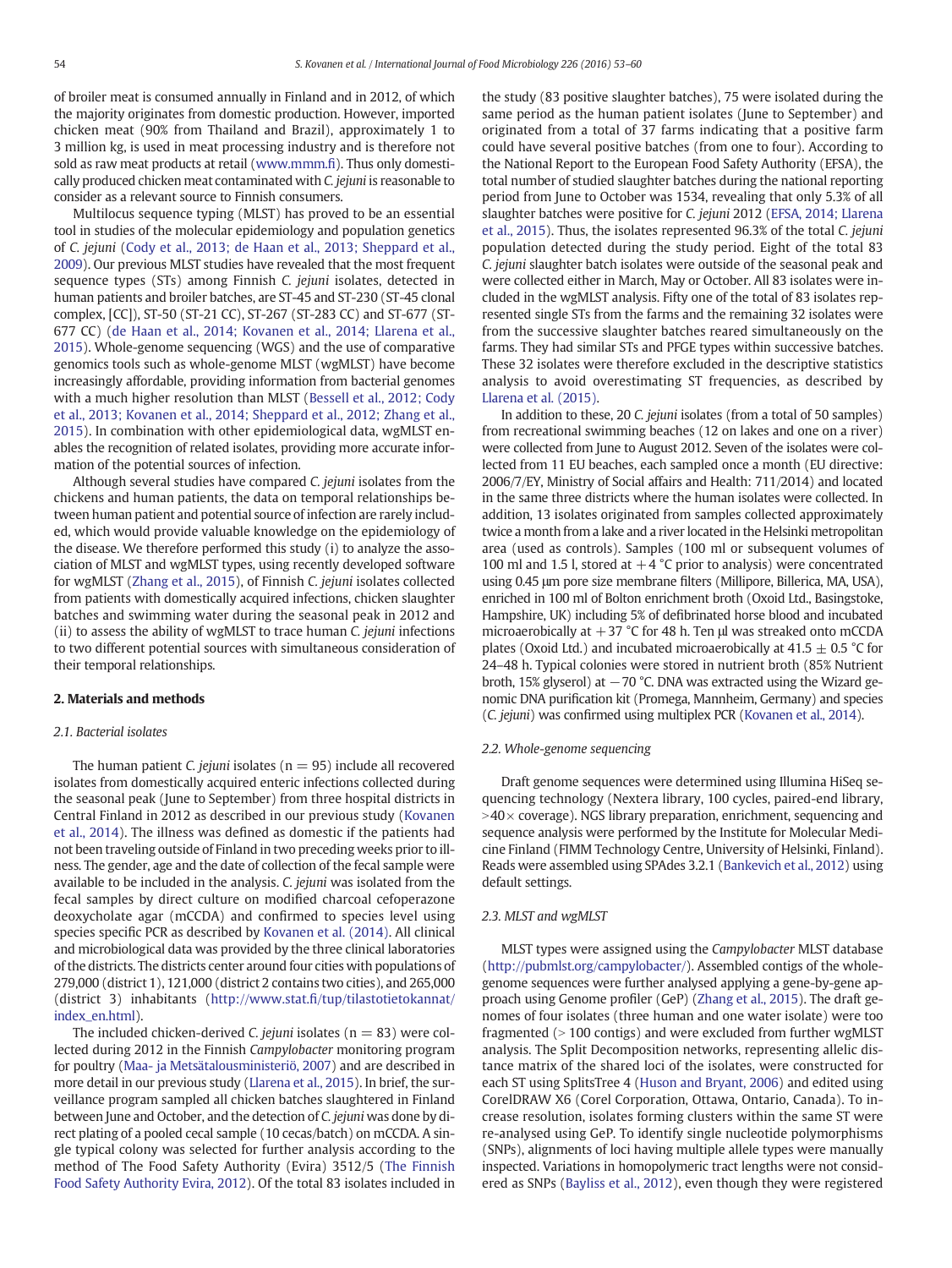in the total number of allele differences observed between the isolates in the GeP analysis. Since previous studies have shown that a few single nucleotide polymorphisms (SNPs) occur during passage through the host or within an outbreak (Revez et al., 2013, 2014), herein ≤5 SNPs between the genomes were used as a cut-off value to indicate genetically highly related isolates that were considered representative of the same clone.

## 2.4. Data deposition

The draft genomes of all isolates used in wgMLST analysis were deposited to the PubMLST database (<http://pubmlst.org/campylobacter/>).

# 2.5. Temporal relationship of chicken and human isolates

In tracing the patient C. jejuni isolates to chicken slaughter batches we used the following temporary relationship estimations: the chicken isolates originating from the positive slaughter batches were considered a potential source of human infection if the slaughter preceded the illness by two to 23 days (the time between the date of slaughter and of the patient sampling), a period that takes into consideration the time the chicken products go on sale and the incubation time of the illness as described previously (Kärenlampi et al., 2003).

#### 3. Results

# 3.1. MLST and the temporal relationship between Finnish human, chicken and swimming water C. jejuni isolates

The distribution of STs among human, chicken and water C. jejuni isolates is shown in Fig. 1. The most frequent STs were ST-45 and ST-230 (ST-45 CC), ST-267 (ST-283 CC) and ST-677 (ST-677 CC) covering a total of 75% of the human and 64% of the chicken isolates (Fig. 1). In addition, ST-11 (ST-45 CC) was detected in 14% of the chicken isolates but in only one patient; and two ST-794 (ST-677 CC) isolates were detected in both chicken and human isolates. In total, 79% of the STs from human isolates overlapped with the chicken STs (Fig. 1). Furthermore, 50% of the swimming water isolates ( $n = 20$ ) were either ST-45 (30% of the isolates), ST-230 (15% of the isolates) or ST-677 (5% of the isolates) (Fig. 1). Four out of seven swimming water isolates (57%), collected from the same three districts as the human isolates had overlapping STs. Other, unique STs that did not overlap between human, chicken and water isolates accounted for 20%, 17% and 45% of the human, chicken and water isolates, respectively (Fig. 1).

After taking into account the time between the isolation of C. jejuni from the chicken slaughter batches and the patient sampling, the overlap between human and chicken STs decreased from 79% to 48%. Weekly isolation data for the five most common STs (ST-45, ST-230, ST-267, ST-677 and ST-11) from different sources are shown in Fig. S1 (Supplementary data, Fig. S1). Among ST-45, ST-230 and ST-267, most chicken (82.5%) and human (92.4%) isolates were detected from the middle of July to the middle of August. However, most of the swimming water isolates of ST-45, ST-230 and ST-677 (71.4%) were detected prior to the positive chicken slaughter batches and human infections from June to the middle of July. All human ST-677 isolates were detected several weeks earlier or during the same week as the ST-677 positive chicken slaughter batches (Fig. S1). In week 32 (Fig. S1), however, two human isolates were detected three days after the slaughter of the positive chicken batch revealing the only potential temporal overlap between the chicken and human ST-677 isolates.

# 3.2. WgMLST analysis and temporal association between human and chicken isolates

With the increased resolution achieved using wgMLST, genetically related C. jejuni isolates among human patients and chicken batches were found. The Split Decomposition networks of the five most common STs are shown in Fig. 2 (ST-45 and ST-230) and Fig. 3 (ST-267, ST-11 and ST-677). According to our wgMLST analysis, 22 of the total of 92 human C. jejuni isolates (24%) could be both temporally (2– 23 days after slaughter of C. jejuni positive chicken batch) and genetically (≤5 SNPs) traced to a chicken isolate. The sampling dates and allelic differences of the genetically related isolates are described in detail in Table 1. Most of the allelic variation was identified as changes in homopolymeric track lengths (Table 1).

ST-45 isolates formed three distinct clusters that differed from each other by 400–550 alleles (Fig. 2A). With our criteria, three human isolates in Cluster 1 (J5, J12 and J13) and one in Cluster 2 (J11) could be temporally and genetically traced back to a chicken isolate (Cluster 1: chicken isolate 5913 and Cluster 2: chicken isolate 6179; Fig. 2A). Details of the dates of isolation and genomic differences (i.e., SNPs) between these chicken and human isolates are represented in Table 1. Temporally and genetically linked human and chicken isolates showed 1–3 SNPs in Cluster 1 and 1 SNP in Cluster 2 (Fig. 2A, Table 1) based on GeP analysis. Even though Cluster 3 contained 13 chicken batch isolates and four patient isolates they differed by approximately 50 to 70 alleles from each other (Fig. 2A). Further, Cluster 3 contained chicken isolates 1994 and 1995 (two batches from the same farm); 6497 and



Fig. 1. Sequence type (ST) frequencies (%) of human, chicken and swimming water C. jejuni isolates. Other ST means unique STs that originated from only a single source (human, chicken or swimming water) and thus did not overlap between sources.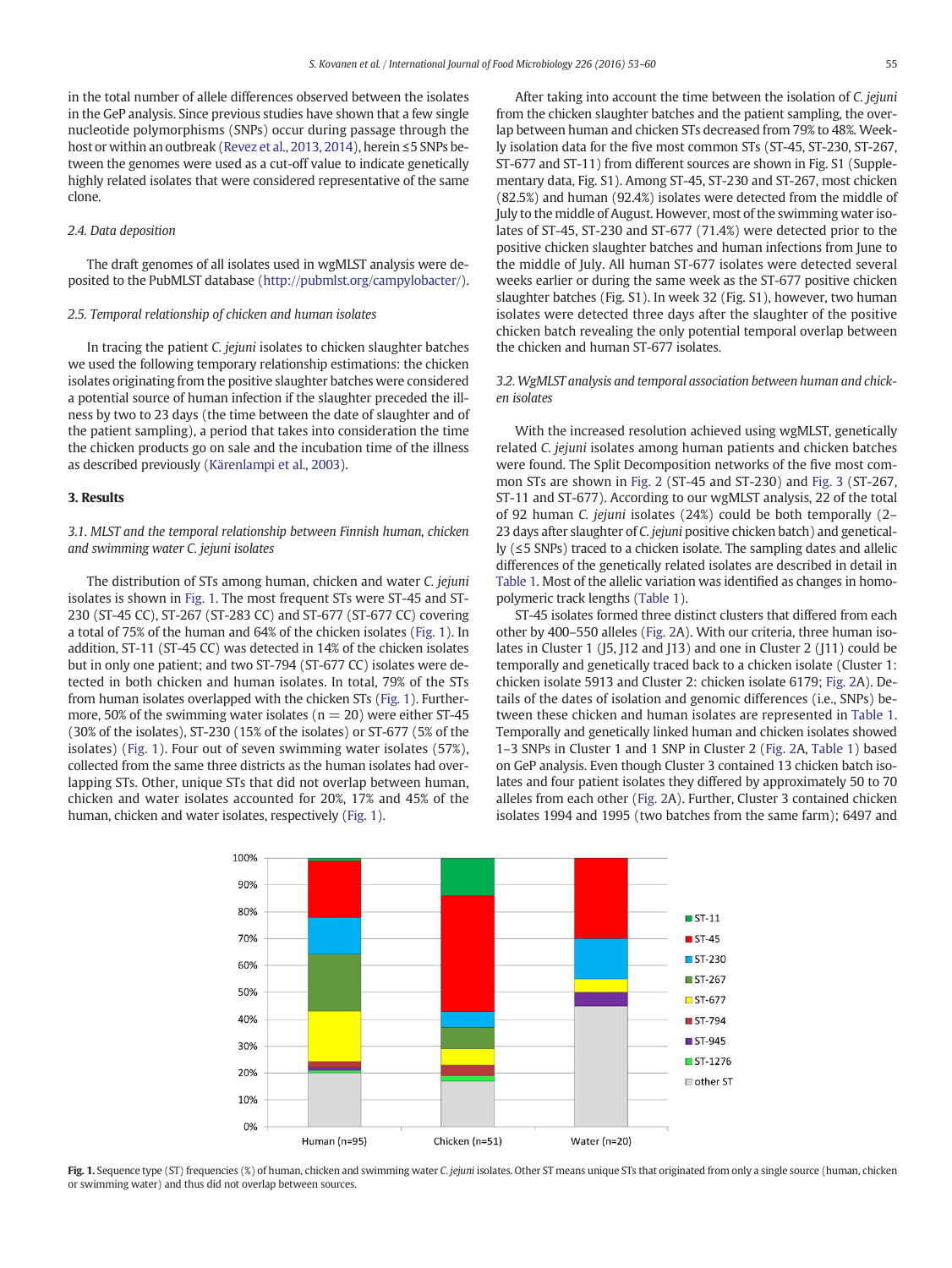

Fig. 2. Networks representing the Split Decomposition of the allelic differences among ST-45 and ST-230 isolates. Human isolates are indicated in blue, chicken isolates in red and water isolates in green font. The numbers of allelic differences between isolates are marked with numerals and a dashed line. A) ST-45 isolates (1391 shared loci) and the three clusters that are marked with rectangles and zoomed depicting the results for Cluster 1 (1644 shared loci), Cluster 2 (1605 shared loci) and Cluster 3 (1604 shared loci). Genetically and temporally connected human and chicken isolates are marked with circles. B) ST-230 isolates (1541 shared loci) and Cluster 4 (1612 shared loci), marked with a rectangle and zoomed. Genetically and temporally connected human and chicken isolates are marked with circles.

6498 (two batches from the same farm); and 6236 and 6237 (two batches from the same farm), differing from each other by only 0–5 SNPs. However, four chicken isolates (6538, 6541, 6540 and 6543; Fig. 2A), also located in Cluster 3 and originating from different batches of the same farm, were of two clones that differed by ~70 alleles.

Two human ST-230 isolates in Cluster 4 were genetically (wgMLST) and temporally traced to chicken isolates, containing two (M4 and 6175, Fig. 2B) and one (K14 and 6737, Fig. 2B) SNPs (Table 1). Among the ST-267 isolates in Cluster 5, only 0–4 SNPs separated a human and chicken isolates. Considering the temporal relationship between the isolates, the 15 out of 18 human ST-267 isolates could be linked to chickens (Cluster 5 in Fig. 3, Table 1).

One ST-11 human isolate (J1) was temporally and genetically linked with a chicken isolate (Cluster 6, Fig. 3, Table 1). None of the human ST-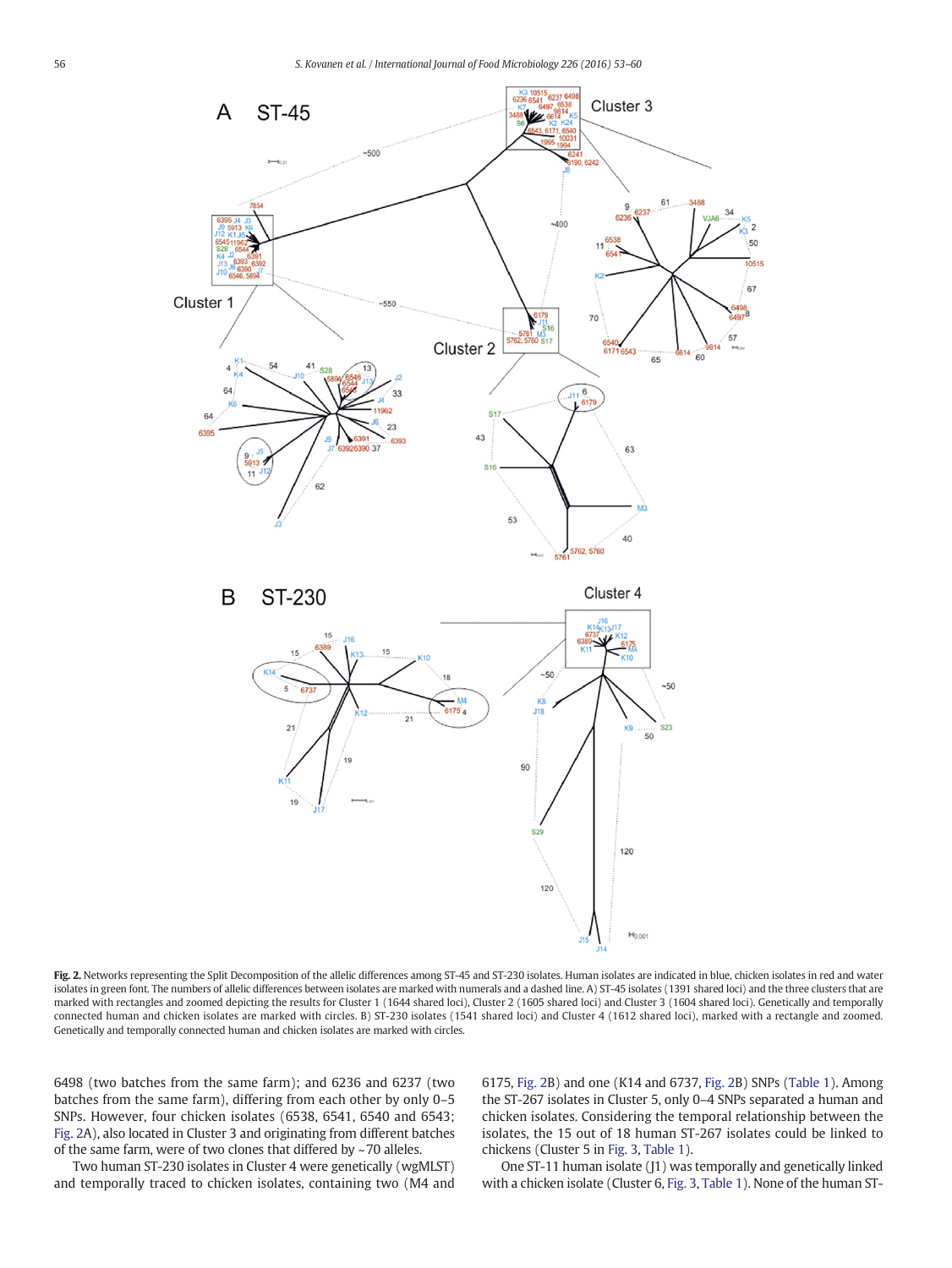

Fig. 3. Networks representing the Split Decomposition of the allele differences among ST-267 (1560 shared loci), ST-11 (1605 shared loci) and ST-677 (1618 shared loci) isolates. Human isolates are indicated in blue and chicken isolates in red font. Cluster 5 (1566 shared loci) and Cluster 6 (1615 shared loci) isolates are marked with rectangles and temporally and genetically associated human and chicken isolates are marked with circles. Allelic differences between isolates are marked with numerals and a dashed line.

677 isolates could be traced to a chicken isolates (Fig. 3), either genetically (allelic differences ranging from 51 to 79) or temporally, since most of the human ST-677 isolates were detected before the positive chicken slaughter batches. Three of ST-677 chicken isolates were highly similar and two of them (7098 and 7099) originated from two slaughter batches from the same farm (Table S1). Similarly, other minor STs that overlapped between human and chicken isolates (ST-794 and ST-1276) or human and water isolates (ST-945) revealed no temporal or close genetic relationship (data not shown). Further, eight C. jejuni chicken isolates outside the major study season were used as controls for discriminatory power of wgMLST. None of them were genetically highly related to any of the human isolates.

# 3.3. wgMLST similarity of the isolates between slaughter batches from the same farms

We had a total of 11 farms which produced several C. *jejuni* positive slaughter batches (two to four batches) during a rearing cycle. A list of the isolates from successive slaughter batches is presented in Table S1.Within a farm, all isolates from different slaughter batches were of a single MLST type and their wgMLST types were located in

same clusters in the Split Decomposition analysis, differing only by a few SNPs (0–5 SNPs) (Fig. 2A, Table S1). Detailed wgMLST results are presented in 3.2.

# 4. Discussion

Although Campylobacter jejuni has been a well-identified cause of bacterial gastroenteritis for over three decades (Skirrow, 1977), the epidemiology of the disease, including the relative significance of different sources and transmission routes of the bacteria, remains unclear (Colles and Maiden, 2012) and might have regional variations. EFSA Panel of Biological Hazards (BIOHAZ) has estimated that 50–80% of human Campylobacter infections as a whole (including both reservoir and source) are of chicken origin (EFSA, 2011) and the present study also revealed a major 79% overlap among the MLST types of human and chicken isolates. The high genotype overlap between human patient and chicken strains suggests that chicken meat production as one of the major reservoirs for C. jejuni, facilitating amplification of different C. jejuni genotypes. Similar results have been obtained in previous studies, based merely on the MLST similarity between the chicken and human isolates (de Haan et al., 2014; Sheppard et al., 2009) or in source attribution modeling studies, which have attributed from 45.4% (de Haan et al., 2013), via 64.5% (Levesque et al., 2013) to 97% (Wilson et al., 2008) of the human isolates to a chicken origin. Since chicken production systems and human meat consumption habits vary between countries, the relative proportion of campylobacteriosis cases due to chicken meat consumption will also differ between regions (EFSA, 2011). In the present study, taking into account information about the temporal relationship when tracing isolates from human domestic infections from three districts to chicken slaughter batches, we found a MLST overlap of 48%. This result further confirms the results from two independent, previous Finnish studies where the overlap between chicken and human C. *jejuni* isolates decreased from 69.8% similarity of PFGE types to 31.4% (Hakkinen et al., 2009), and from 46% similarity of combined Penner-serotypes and PFGE types to 31% (Kärenlampi et al., 2003), when accounting for the isolation time of the patient fecal sample and slaughter day of the chicken batch. Further comparison of the isolates at the wgMLST level and their temporal relationship, as done in this study, revealed that 24% of the human infections could be traced back to chicken slaughter batches. This result diverges remarkably from the overall MLST overlap mentioned above, but is, however, concordant with the BIOHAZ panel's estimation that the direct exposure from handling and consumption of broiler meat may account for 20–30% of human infections (EFSA, 2011).

The rather low overlap between chicken and human isolates is supported by the structure of the Finnish chicken meat production and management systems that only infrequently produce Campylobacter– positive chicken flocks. EU member states annually monitor and report Campylobacter findings on the chicken production chain to EFSA. In 2012, the prevalence of Campylobacter positive slaughter batches were, for example, 47% in Austria and 62% in Spain, but in Finland, only 5.3% of all produced batches were tested positive during the summer peak season, and 1.6% during the winter (EFSA, 2014), and the annual prevalence has remained constantly low (Llarena et al., 2015). The low prevalence may be associated with the climate, adequate biosecurity and close collaborations between farmers and slaughterhouses (Llarena et al., 2015). In addition, as a previous European-wide study containing data from several countries showed, Finnish broiler carcasses carry low counts of Campylobacter (97.8% < 10 CFU/g) (EFSA, 2010). Furthermore, most chicken meat sold at retail are packed in modified atmosphere and the products are often marinated and therefore require no further handling before cooking at home, decreasing the risk of cross-contamination (Gonzalez and Hänninen, 2011). All these facts support a low exposure probability from chicken meat in Finland. In addition, our findings are in line with the estimated low risk per serving of Finnish broiler meat for contracting campylobacteriosis as reported by EFSA BIOHAZ Panel (2011).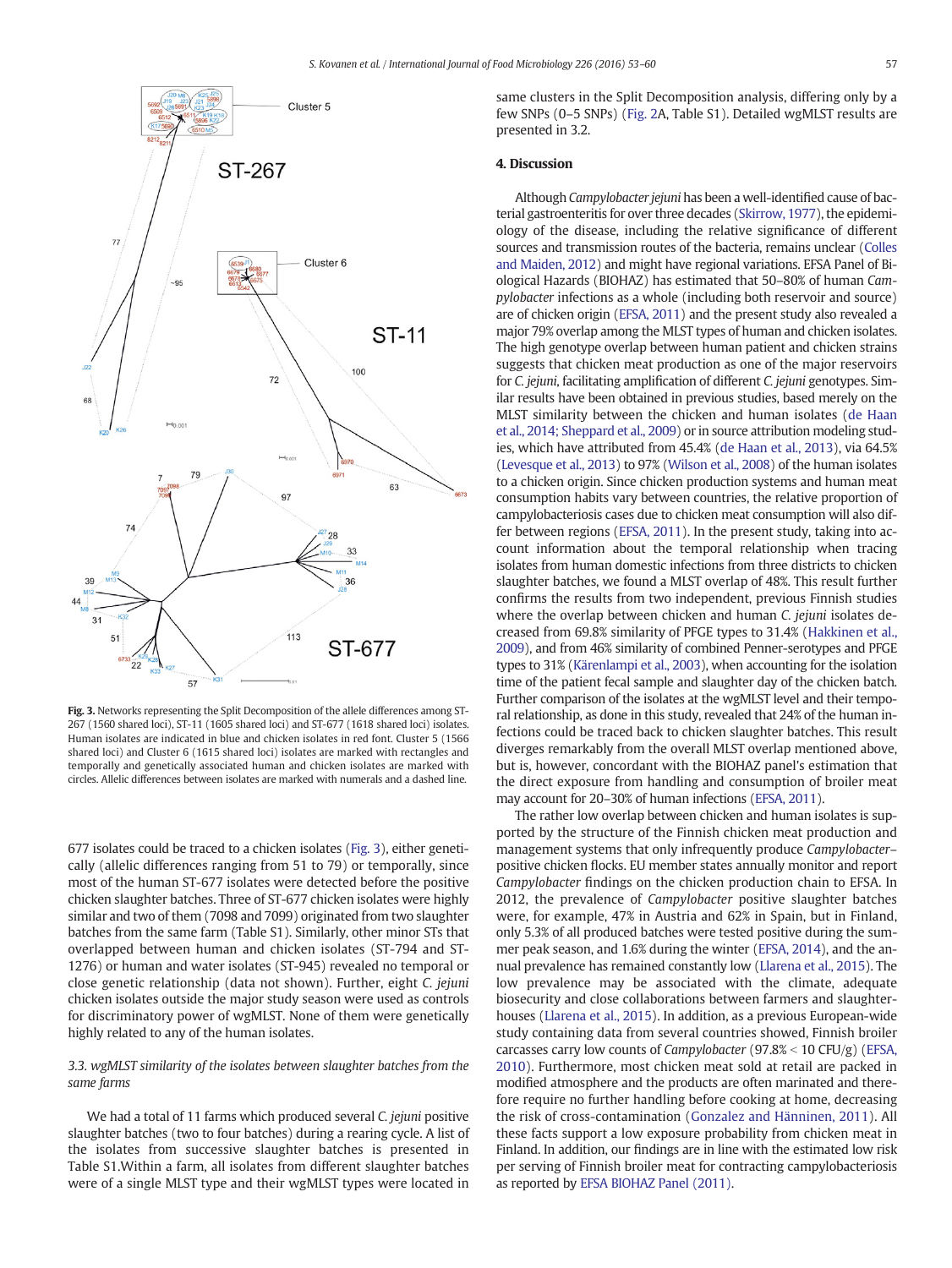# Table 1

Genetic variation of temporally and genetically associated chicken and human isolates.

| $ST-45$               |                |                            |                   |                 |                                   |                                                                               |                       |                                            |                                         |
|-----------------------|----------------|----------------------------|-------------------|-----------------|-----------------------------------|-------------------------------------------------------------------------------|-----------------------|--------------------------------------------|-----------------------------------------|
| Cluster 1 (1644 loci) | Source         | Sampling date              |                   | Time difference |                                   | Genomic differences                                                           |                       | <b>SNPs</b>                                | Amino acid change                       |
| 5913                  | Chicken        | 16/Jul/2012                |                   |                 |                                   |                                                                               |                       |                                            |                                         |
| 12                    | Human          | 18/Jul/2012                | 2 days            |                 |                                   | Hypothetical protein<br>ABC-type tungstate transport system, permease protein |                       | $T \rightarrow A$<br>$C \rightarrow T$     | stop $\rightarrow$ K<br>no change       |
|                       |                |                            |                   |                 |                                   | oligopeptide transporter <sup>a</sup>                                         |                       | $T \rightarrow -$                          | $N \gg stop$                            |
| J5                    | Human          | 26/Jul/2012                | 10 days           |                 |                                   | Hypothetical protein <sup>a</sup>                                             |                       | $T \rightarrow A$                          | stop $\rightarrow$ K                    |
| 6544                  | Chicken        | 31/Jul/2012                |                   |                 |                                   |                                                                               |                       |                                            |                                         |
| 13                    | Human          | 14/Aug/2012                |                   | 14 days         |                                   | Transcriptional repressor of CmeABC operon                                    |                       | $T \rightarrow - - \rightarrow A$          | $Y \rightarrow stop stop \rightarrow E$ |
|                       |                |                            |                   |                 |                                   | Recombination protein RecR<br>Sulfate adenylyltransferase subunit 1           |                       | $G \rightarrow A$<br>$C \rightarrow T$     | $G \rightarrow E$<br>no change          |
|                       |                |                            |                   |                 |                                   | Methionine aminopeptidase                                                     |                       | $C \rightarrow A$                          | $L \rightarrow I$                       |
|                       |                |                            |                   |                 |                                   | Fe2 + ABC transporter, substrate binding protein <sup>a</sup>                 |                       | $T \rightarrow G$                          | $I \rightarrow M$                       |
|                       |                |                            |                   |                 |                                   |                                                                               |                       |                                            |                                         |
| $ST-45$               |                |                            |                   |                 |                                   |                                                                               |                       |                                            |                                         |
| Cluster 2 (1605 loci) | Source         | Sampling date              |                   | Time difference |                                   | Genomic differences                                                           |                       | <b>SNPs</b>                                | Amino acid change                       |
| 6179                  | Chicken        | 19/Jul/2012                |                   |                 |                                   |                                                                               |                       |                                            |                                         |
| J11                   | Human          | 2/Aug/2012                 |                   | 14 days         |                                   | Magnesium and cobalt transport protein CorA <sup>a</sup>                      |                       | $C \rightarrow A$                          | $T \rightarrow K$                       |
| ST-230                |                |                            |                   |                 |                                   |                                                                               |                       |                                            |                                         |
| Cluster 4 (1612 loci) | Source         | Sampling date              |                   |                 | Time difference                   | Genomic differences                                                           |                       | <b>SNPs</b>                                | Amino acid change                       |
| 6175                  | Chicken        | 20/Jul/2012                |                   |                 |                                   |                                                                               |                       |                                            |                                         |
| M4                    | Human          | 10/Aug/2012                |                   | 21 days         |                                   | Cytolethal distending toxin subunit C                                         |                       | $G \rightarrow A$                          | $A \rightarrow T$                       |
|                       |                |                            |                   |                 |                                   | Type II secretion system protein <sup>a</sup>                                 |                       | $C \rightarrow T$                          | $F \rightarrow S$                       |
| 6737                  | Chicken        | 9/Aug/2012                 |                   |                 |                                   |                                                                               |                       |                                            |                                         |
| K14                   | Human          | 20/Aug/2012                |                   | 11 days         |                                   | Hypothetical protein <sup>a</sup>                                             |                       | $T \rightarrow G$                          | $V \rightarrow G$                       |
| ST-267                |                |                            |                   |                 |                                   |                                                                               |                       |                                            |                                         |
| Cluster 5 (1566 loci) | Source         | Sampling date              | Time difference   |                 | Genomic differences               |                                                                               | <b>SNPs</b>           |                                            | Amino acid change                       |
| 5690                  | Chicken        | 6/Jul/2012                 |                   |                 |                                   |                                                                               |                       |                                            |                                         |
| K17                   | Human          | 20/Jul/2012                | 14 days           |                 |                                   | Membrane protein related to metalloendopeptidases                             | $A \rightarrow T$     |                                            | $K \rightarrow I$                       |
|                       |                |                            |                   |                 | Hypothetical protein <sup>a</sup> |                                                                               |                       | $T \rightarrow G$ poly $G$ ( $-\angle G$ ) | stop $\Rightarrow$ RV $\Rightarrow$ G   |
| 5691                  | Chicken        | 5/Jul/2012                 |                   |                 |                                   |                                                                               |                       |                                            |                                         |
| 26<br>M6              | Human<br>Human | 22/Jul/2012<br>13/Jul/2012 | 17 days<br>8 days |                 |                                   | Capsular polysaccharide ABC transporter <sup>a</sup>                          | $G \rightarrow A$     |                                            | $E \rightarrow K$                       |
| 19                    | Human          | 19/Jul/2012                | 14 days           |                 |                                   |                                                                               |                       |                                            |                                         |
| 20                    | Human          | 26/Jul/2012                | 21 days           |                 |                                   | Capsular polysaccharide ABC transporter <sup>a</sup>                          | $G \rightarrow A$     |                                            | $E \rightarrow K$                       |
| 23                    | Human          | 25/Jul/2012                | 20 days           | a               |                                   |                                                                               |                       |                                            |                                         |
| 5896                  | Chicken        | 11/Jul/2012                |                   |                 |                                   |                                                                               |                       |                                            |                                         |
| K18                   | Human          | 25/Jul/2012                | 14 days           |                 | hypothetical protein              |                                                                               | $T \rightarrow G$     |                                            | $V \rightarrow G$                       |
|                       |                |                            |                   |                 |                                   | Dihydroneopterin aldolase <sup>a</sup>                                        | $A \rightarrow G$     |                                            | $E \rightarrow G$                       |
| K19                   | Human          | 17/Jul/2012                | 6 days            |                 |                                   | Dihydroneopterin aldolase                                                     | $A \rightarrow G$     |                                            | $E \rightarrow G$                       |
|                       |                |                            |                   |                 |                                   | Rod shape-determining protein MreB <sup>a</sup>                               | $C \rightarrow T$     |                                            | $T \rightarrow I$                       |
| K22                   | Human          | 19/Jul/2012                | 8 days            |                 |                                   | Alcohol dehydrogenase                                                         | $TAA \rightarrow TCT$ |                                            | stop $\rightarrow$ S                    |
|                       |                |                            |                   |                 |                                   | Dihydroneopterin aldolase                                                     | $A \rightarrow G$     |                                            | $E \rightarrow G$                       |
| 5898                  | Chicken        | 11/Jul/2012                |                   |                 |                                   |                                                                               |                       |                                            |                                         |
| 21                    | Human          | 25/Jul/2012                | 14 days           |                 |                                   | Ribose-phosphate pyrophosphokinase <sup>a</sup>                               | $T \rightarrow C$     |                                            | no change                               |
| 24                    | Human          | 2/Aug/2012                 | 22 days           |                 |                                   |                                                                               |                       |                                            |                                         |
| J25                   | Human          | 30/Jul/2012                | 19 days           |                 |                                   | Ribose-phosphate pyrophosphokinase                                            | $T \rightarrow C$     |                                            | no change                               |
|                       |                |                            |                   |                 |                                   | Putative oxidoreductase ferredoxin-type protein <sup>a</sup>                  | $A \rightarrow G$     |                                            | $T \rightarrow A$                       |
| K23                   | Human          | 19/Jul/2012                | 8 days            |                 |                                   | Ribose-phosphate pyrophosphokinase <sup>a</sup>                               | $T \rightarrow C$     |                                            | no change                               |
| K25                   | Human          | 23/Jul/2012                | 12 days           |                 |                                   | Ribose-phosphate pyrophosphokinase <sup>a</sup>                               | $T \rightarrow C$     |                                            | no change                               |
| 6510                  | Chicken        | 28/Jul/2012                |                   | a               |                                   |                                                                               |                       |                                            |                                         |
| M5                    | Human          | 11/Aug/2012                | 14 days           |                 |                                   |                                                                               |                       |                                            |                                         |
| $ST-11$               |                |                            |                   |                 |                                   |                                                                               |                       |                                            |                                         |
| Cluster 6 (1615 loci) | Source         | Sampling date              |                   | Time difference |                                   | Genomic differences                                                           |                       | <b>SNPs</b>                                | Amino acid change                       |
| 6539                  |                |                            |                   |                 |                                   |                                                                               |                       |                                            |                                         |
|                       | Chicken        | 31/Jul/2012                |                   |                 |                                   |                                                                               |                       |                                            |                                         |
| J1                    | Human          | 13/Aug/2012                | 13 days           |                 |                                   | Imidazole glycerol phosphate synthase cyclase subunit <sup>a</sup>            |                       | $C \rightarrow T$                          | $S \rightarrow L$                       |

Changes in homopolymeric tracts (poly G or poly C).

For the first time the use of whole genome sequencing was applied to trace human campylobacteriosis back to chicken batches. This was possible due to the highly sensitive nature of wgMLST, and the use of a newly developed genomic analysis tool GeP (Zhang et al., 2015), which allowed sequence comparisons of 1391 to 1644 shared loci of the studied isolates within a ST, compared to sequences of seven loci used in traditional MLST. Broader use of wgMLST combined with epidemiological data, for example, site and time of infection (domestic/foreign travel-associated)

and site-relatable data from potential source(s), will provide more precise estimates of the role of chicken meat or other sources in different geographical areas and will substantially improve our understanding of the epidemiology of human C. jejuni infections.

Our wgMLST results from successive slaughter batches reared simultaneously at farms indicated that chickens were contaminated with a single wgMLST genotype only (except a case when the isolates of ST-45 had 70 allelic differences). However, it is possible that some other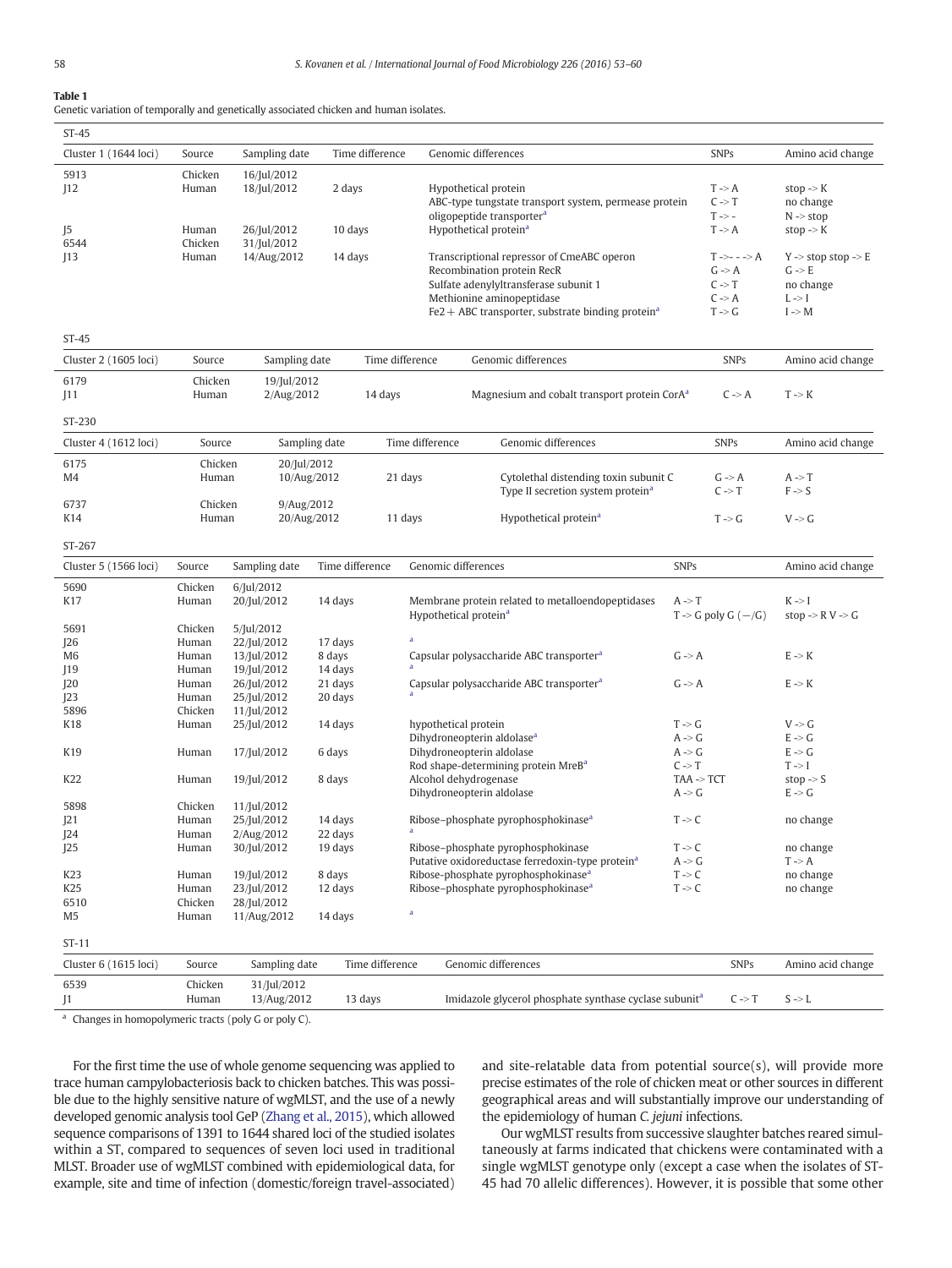minor STs may have been present in the batches, but were not detected due to the sampling procedure, since only one colony was taken for further analysis, thereby resulting in an underestimation of the overlap between human and chicken isolates. However, we consider this possibility as minor due to several reasons. First, the robustness of the sampling procedure ensued the inclusion of >95% of the chicken isolates derived from the monitoring program in 2012. This isolate collection is representative of the C. jejuni population circulating among Finnish chicken flocks during the seasonal peak of 2012 and depicts well the campylobacteriosis risk posed to the Finnish consumers through chicken meat consumption. Further, unpublished Finnish studies have shown that once Campylobacter colonization is detected in a chicken flock, the majority of the birds are colonized by a single PFGE type (Hakkinen and Kaukonen, 2009, presented at the 15th International Workshop on Campylobacter, Helicobacter and Related Organisms, Niigata, Japan, 2–9, September). In addition, according to the findings of Llarena et al. (2015), the C. jejuni isolates collected from different flocks raised simultaneously were of the same PFGE type on the majority of occasions (76.3%) during a study period of five years. Taken together, the inclusion of one isolate from each C. jejuni—positive chicken batch was therefore considered as adequate for estimating the genotype in a chicken flock.

We have previously used the ≤5 SNPs cut-off value to associate outbreak-associated C. jejuni isolates and separating them from control isolates (Revez et al., 2014). In the present study, we found this cut-off value suitable to identify clustering C. jejuni isolates from successive slaughter batches and define genetically closely related chicken and human isolates. The selected cut-off value was also supported by the findings that no human and chicken isolates differed by 6–9 SNPs, which would make the chosen cut-off value less suitable. However, in two cases, 10 SNP difference was found between a human and chicken ST-230 isolates, which also had a temporal connection. Ten to fourteen SNPs differences were also detected in five other cases, but these isolates were not temporally associated, therefore excluding them from the scheme. In other comparisons, the SNP differences were higher  $(>15$  SNPs). In addition to SNPs, we commonly found variations in the lengths of homopolymeric tracts (poly G or poly C tracts) in phasevariable genes (Bayliss et al., 2012), which is in line with previous reports (Revez et al., 2014).

ST-677 was detected in both human and chicken isolates, but the peak of ST-677 in human infections occurred in July. A similar July-peak of ST-677 in human infections was also seen in Finland in a previous study (de Haan et al., 2014), whereas 80% of the chicken ST-677 isolates collected in five years were detected in August or September, suggesting persistence of seasonality among ST-677 (Llarena et al., 2015). In the present study, almost all chicken ST-677 isolates were detected several weeks after isolation from the human patients, suggesting that ST-677, a common ST among Finnish clinical isolates, transmits to humans from elsewhere, probably environmental sources. A common source for humans and chickens is supported by the fact that the chicken flocks usually become contaminated during the first weeks of the rearing period (Hermans et al., 2012). However, the chicken and human ST-677 isolates diverged at the wgMLST level suggesting that the reservoir(s) infecting chicken flocks and human patients could also be different.

Interestingly, most of the human ST-267 isolates (15 out of 18) were genetically highly related to ST-267 chicken isolates with only 0–4 SNP differences among the 1560 shared loci analyzed in wgMLST. Also the nine chicken isolates were similar to each other, even though they originated from three different farms suggesting that certain closely related genotypes were widely spread that time. In addition to the close genetic relationships, the slaughter dates of the chicken batches preceded the human infections, thereby indicating a temporal relationship. These results suggest that these isolates formed a highly clonal sub-lineage inside ST-267, which seemed to efficiently infect patients. In our previous studies this ST has also been detected both from chickens and human patients (de Haan et al., 2014). Further genomic level and epidemiological studies are warranted to better understand the ecology of this ST.

Three common STs detected in human patients (ST-45, ST-230 and ST-677) were also found in swimming water isolates, suggesting the wide presence of these STs also in environment. However, because none of the C. jejuni isolates from our swimming water samples were genetically closely related with any of the human isolates, we were unable to confirm the results of a previous case–control study that identified swimming in natural waters as a significant risk factor for Campylobacter infection during the seasonal peak in July or August (Schönberg-Norio et al., 2004). One reason for our result is the complexity of environmental sampling. Our sampling was performed by the municipal public health authority and consisted of monthly sampling according to EU legislation (EU directive: 2006/7/EY, Ministry of Social affairs and Health: 711/2014). To increase the possibility of detecting isolates, which could be associated with human infections, the sampling should be much more intensive, continuous and cover more sampling sites to properly examine the role of swimming water in human campylobacteriosis.

#### 5. Conclusions

Our studies confirmed the results of several previous studies revealing a high overlap of MLST types between chicken and human isolates and indicated that chicken meat production is a major reservoir of C. jejuni. In addition, using highly discriminatory wgMLST combined with temporal relationship between patient illness and chicken slaughter we were able to trace 24% of the human C. jejuni isolates back to chicken slaughter batches in July–August 2012. The results showed the power of the whole genome analysis in reconstructing the chicken slaughter batch-associated transmission route of the infection for human domestically acquired campylobacteriosis. Further, our study pointed out that for more successful public health intervention strategies there is a need to identify other potential transmission routes involved in domestically acquired campylobacteriosis, especially in a country with very low prevalence of positive chicken flocks. Furthermore, the results showed that the high discriminatory power of wgMLST supports its use as an accurate method for comparison of temporarily associated isolates. The method was able to identify epidemiologically related, successive C. jejuni isolates at farms and distinguish them from nonrelated isolates. However, further studies on the genomic stability and interpretation of genetic changes between the isolates are needed.

Supplementary data to this article can be found online at [http://dx.](doi:10.1016/j.ijfoodmicro.2016.03.009) [doi.org/10.1016/j.ijfoodmicro.2016.03.009](doi:10.1016/j.ijfoodmicro.2016.03.009).

#### Acknowledgements

We thank the infectious disease specialists of the hospital districts, the municipal health authorities that supplied the water samples and EVIRA for their collaboration. This study was funded by the Academy of Finland with grants on behalf of CoE-MiFoSa (no. 11411405) and Ministry of Agriculture and Forestry (MMM/776/312/2012, EMIDA ERA-NET CamChain). This publication made use of the [pubMLST.org/](http://pubMLST.org/campylobacter) [campylobacter](http://pubMLST.org/campylobacter) website (Jolley and Maiden, 2010).

#### References

- Bankevich, A., Nurk, S., Antipov, D., Gurevich, A.A., Dvorkin, M., Kulikov, A.S., Lesin, V.M., Nikolenko, S.I., Pham, S., Prjibelski, A.D., Pyshkin, A.V., Sirotkin, A.V., Vyahhi, N., Tesler, G., Alekseyev, M.A., Pevzner, P.A., 2012. [SPAdes: a new genome assembly algo-](http://refhub.elsevier.com/S0168-1605(16)30113-1/rf0005)
- [rithm and its applications to single-cell sequencing. J. Comput. Biol. 19, 455](http://refhub.elsevier.com/S0168-1605(16)30113-1/rf0005)–477. Bayliss, C.D., Bidmos, F.A., Anjum, A., Manchev, V.T., Richards, R.L., Grossier, J.P., Wooldridge, K.G., Ketley, J.M., Barrow, P.A., Jones, M.A., Tretyakov, M.V., 2012. [Phase](http://refhub.elsevier.com/S0168-1605(16)30113-1/rf0010) variable genes of Campylobacter jejuni [exhibit high mutation rates and speci](http://refhub.elsevier.com/S0168-1605(16)30113-1/rf0010)fic muta[tional patterns but mutability is not the major determinant of population structure](http://refhub.elsevier.com/S0168-1605(16)30113-1/rf0010) [during host colonization. Nucleic Acids Res. 40, 5876](http://refhub.elsevier.com/S0168-1605(16)30113-1/rf0010)–5889.
- Bessell, P.R., Rotariu, O., Innocent, G.T., Smith-Palmer, A., Strachan, N.J.C., Forbes, K.J., Cowden, J.M., Reid, S.W.J., Matthews, L., 2012. Using sequence data to identify alternative routes and risk of infection: a case–study of Campylobacter in Scotland. BMC Infect. Dis. 12 (80). http://dx.doi.org[/10.1186/1471-2334-12-80](http://dx.doi.org/10.1186/1471-2334-12-80) (12 2012).